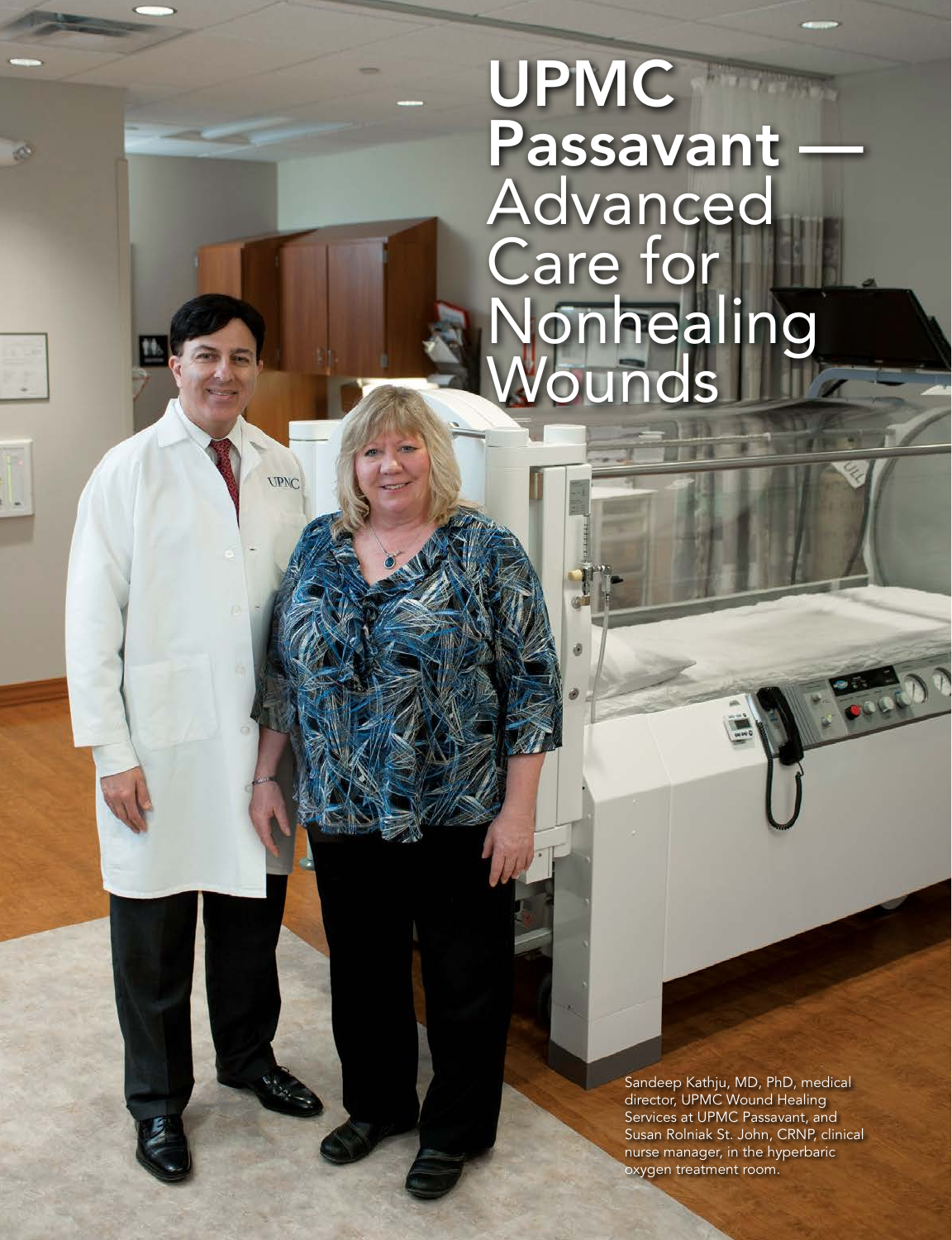Jodi Boory, RNC, wound care professional nurse, administers hyperbaric oxygen therapy.



When Rev. Thomas Bracken<br>
Jr., a 62-year-old resident<br>
motorcycle accident he went to a Jr., a 62-year-old resident of Beaver Falls, had a motorcycle accident, he went to a hospital for treatment of a cut in his lip and what appeared to be a superficial puncture wound on his left calf.

"At the time, I didn't think much about it," says Rev. Bracken. "I was concerned about the wreck on my bike, but even worse was the fact that I wrecked it into my wife's new truck — which she was sitting in at the time."

When Rev. Bracken went back to the hospital to get the stitches removed from his lip, the wound in his leg was draining. Within four weeks, it became obvious that something was wrong, and he was prescribed a

14-day antibiotic that did nothing to solve the problem.

"I work as a senior chaplain for an organization that provides health care for the elderly, and while I was visiting their clinic, I asked a nurse for a bandage for my leg," says Rev. Bracken. "She looked at it, and then a doctor looked at it and said, 'You've got a problem.' He diagnosed it as a major infection that had probably gotten into the muscles of my leg."

Rev. Bracken was referred to UPMC Wound Healing Services at UPMC Passavant in Cranberry Township, where a doctor incised the wound and then consulted with a plastic surgeon on staff. Rev. Bracken was scheduled for surgery the next morning, and is now on his way

to a full recovery. "They took care of everything," Rev. Bracken says. "The tests, labs, prescriptions; it was all arranged on the spot so that I could be ready for surgery in the morning. And they showed so much compassion and care — not just to me, but to my wife. They are the total package."

While having a wound that just won't heal is annoying, it's also extremely dangerous, and can even lead to amputation. Whether a wound is caused by trauma, surgery, or a chronic medical condition, doctors need to find the underlying cause of the injury and understand why the wound won't heal in order to restore a patient's quality of life.

"UPMC Wound Healing Services at UPMC Passavant is part of a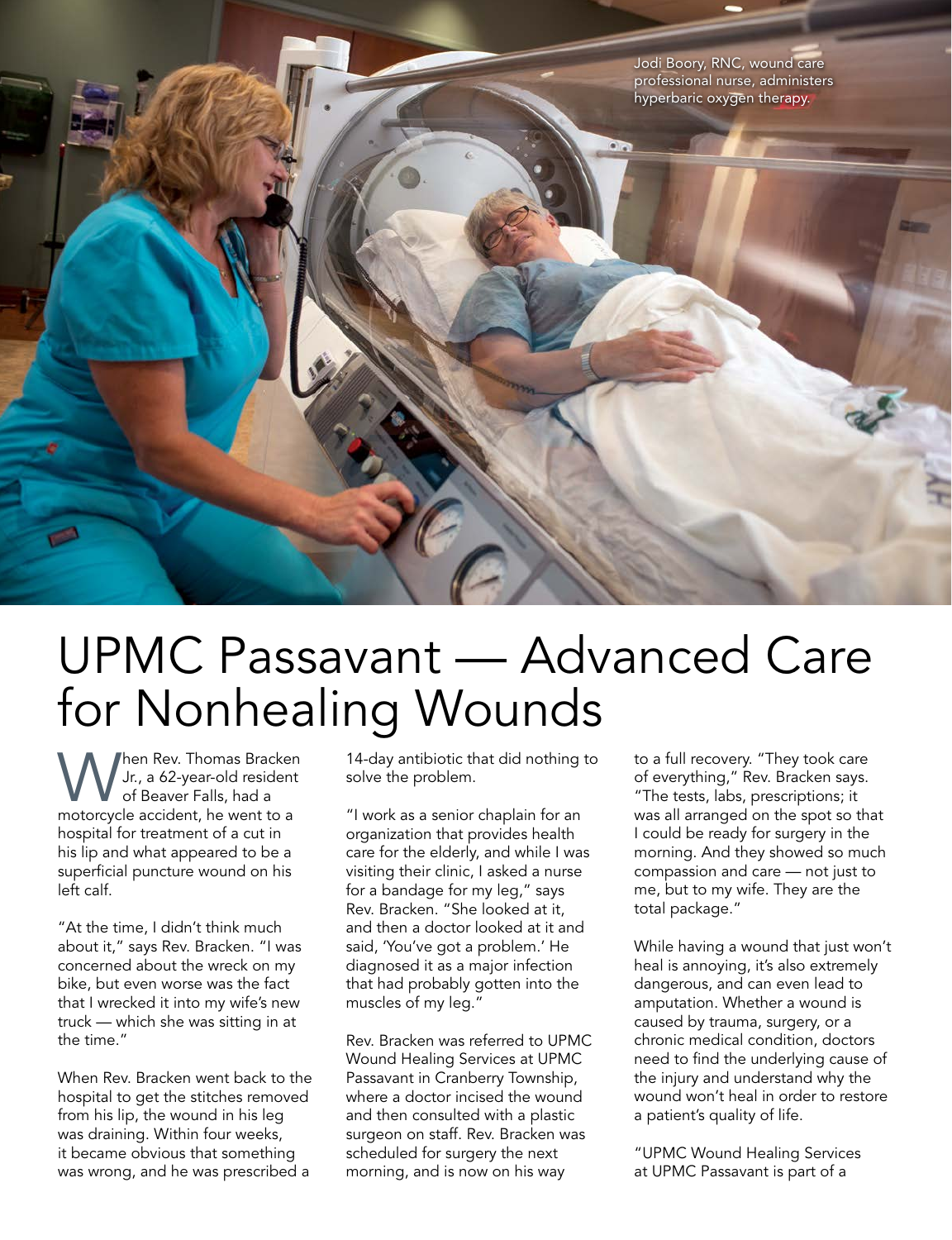coordinated effort across UPMC to put wound care on the front burner," explains Sandeep Kathju, MD, PhD, medical director, UPMC Wound Healing Services at UPMC Passavant. "These patients have been an underserved population for a long time, and we are focusing on this problem by taking full advantage of the efficiencies and professional capabilities that UPMC offers."

UPMC Passavant is UPMC's fifth wound healing center; others are located at UPMC Mercy, UPMC McKeesport, UPMC Northwest, and UPMC Horizon. Since opening in mid-June, the center has treated patients with a range of wounds, from diabetic foot wounds to those resulting from cancer treatment. "Any type of wound qualifies, from venous stasis ulcers caused by poor circulation to pressure ulcers caused by mobility issues to radiation burns caused by cancer treatments," explains Susan Rolniak St. John, CRNP, clinical nurse manager. "We also treat wounds caused by diabetes, as well as wounds whose causes are undetermined."

Patients can refer themselves to the center, although most are referred by their primary care providers (PCPs) or other medical specialists. The center treats wounds that have not been treated before, as well as wounds that have been treated previously without success.

"We review the history with the patient so that we understand what may have been tried and what didn't work before," says Dr. Kathju. "We have access to the latest technologies, so that if there are studies that need to be done, we can arrange for them, including studies that are not necessarily available at other hospitals."

"We address the whole body to determine why a wound occurred and why it won't heal," adds Ms. St. John. "There are many things that can cause nonhealing wounds, including swelling, underlying infections, foreign bodies, malnutrition — our goal is to

discover the cause in order to find the right treatment."

## INNOVATIVE TECHNOLOGY

Once the type and cause of a wound are determined, UPMC wound care specialists can plan the best course of treatment. Options include hyperbaric oxygen therapy (HBO), vacuum-assisted closure, bioengineered skin substitutes, aggressive medical and surgical interventions, compression wraps, ultrasonic technology, and state-ofthe-art perfusion assessments.

"We've had great success using ultrasound technology that stimulates the tissues under the wound to promote circulation and healing," says Ms. St. John. "We've also had success using bioengineered skin substitutes that, when applied to the wound, provide a structure for the body's natural healing processes."

"They showed so much compassion and care — not just to me, but to my wife. They are the total package."

— Rev. Thomas Bracken Jr.

Specialized dressings that are not commonly available are also used to enhance wound healing. "Unless a physician specializes in wound healing, they typically don't have these types of dressings," says Ms. St. John. "In fact, we get a lot of referrals from PCPs who have done their best to heal patients' wounds but need more advanced therapies."

Patients also have access to SensiLase®, a specialized technology that assesses oxygen circulation and flow in the body's tissues. "This allows our ultrasound technologist to provide immediate answers as to

whether there is a perfusion issue," says Ms. St. John. "If this is the case, we have vascular surgeons available on-site to fix the problem."

"If needed, we can get help from colleagues who are not formally part of the wound care center because we are an integrated part of UPMC Passavant," says Dr. Kathju, who adds that plastic surgeons and foot and ankle surgeons are also on staff. "Many wound care centers are not headed by surgical staff, which means that many times surgical options may be deferred or missed."

Another advanced technology, HBO, uses pressurized oxygen to reach deep into the body's tissues to increase natural wound-healing mechanisms that are oxygendependent. This noninvasive treatment also can stimulate the growth of new blood vessels for improved circulation. HBO can be used to treat a variety of conditions, including severe diabetic foot wounds, chronic osteomyelitis, compromised skin flaps and grafts, crush injuries, late effects of radiation, and necrotizing soft tissue infections.

George Pilszak Jr., 61, a Shaler resident, had a diabetic wound caused by a small blister that got infected. After three hospitalizations, multiple surgeries to cut out the infection, months of antibiotics, and months of home care, he was referred to UPMC Wound Healing Services at UPMC Passavant. There, he was found to be a good candidate for HBO. "I had heard of hyperbaric oxygen therapy but was unaware of what it could do," he says. "My wife and I were given a tour of the oxygen chamber by Jodi Boory (UPMC wound care professional nurse), who told us how it worked and even explained what it would feel like. In addition to being extremely kind, she calmed our apprehension. I felt like I was in good hands."

Mr. Pilszak received HBO treatment five days a week for six weeks, and is now finishing an additional three-